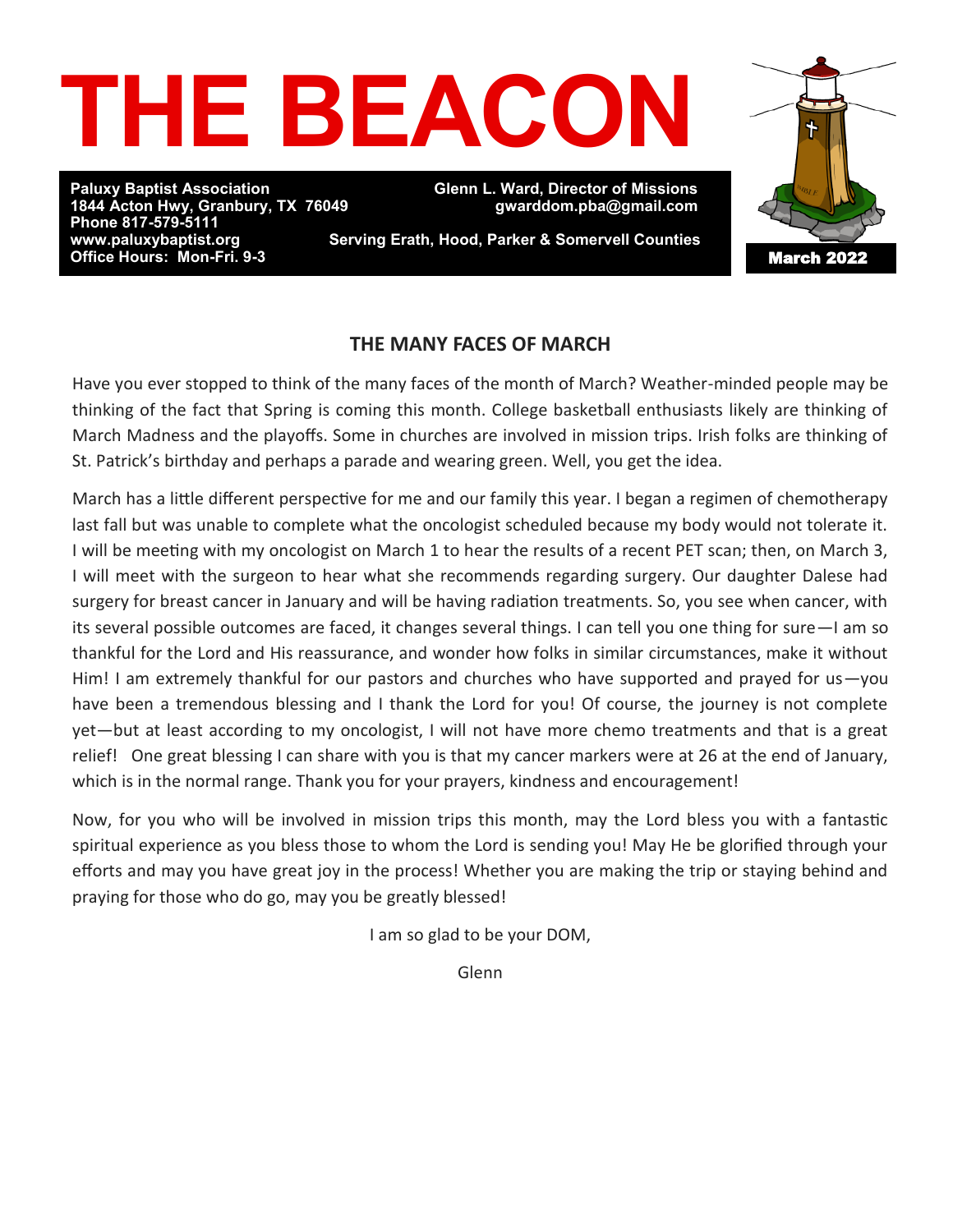### **PBA Church Safety Training Seminar**

Saturday, March 19, 2022

9:00-12:00 (Registration@ 8:30)

Tolar Baptist Church

400 Tolar Hwy, Tolar. Texas 76476

Following the recent "hours long" hostage situation during a Shabbat service on a Saturday at a Metroplex synagogue, the need to have more training for our Church safety teams became apparent. To address this need the Paluxy Baptist Association in conjunction with the Texas Department of Safety, the Irving Police Department, and the National Stop the Bleed organization will be hosting a church safety training seminar.

The event will be held on Saturday, March 19<sup>th</sup>. The event, which is free, will get underway with registration beginning at 8:30 AM, and it will conclude at 12:00 Noon. There is no provision for a meal at this particular event.

Speakers will include:

Commissioner Jack Wilson of Hood County. Mr. Wilson served as the Defender of his congregation during an active shooter incident at the West Freeway Church of Christ in White Settlement during December 2019.

Department of Public Safety training officer Rick Hunter from Mineral Wells. Up to date DPS presentation of fight or flight training.

Irving Police Department officer Garrett Keith. Latest information regarding active shooter training.

Jodi Frees of the American College of Surgeons. The focus of her presentation will be on stopping the bleed.

If you are a member of your church's safety team you are invited to attend this event.

# *CHURCHES NEEDING STAFF*

#### Please pray for ALLISON and BRAZOS RIVER, as they seek Pastors.

Waples Baptist Church has an immediate opening for a part-time Nursery Worker. Those

interested are required to submit to a background check and child safety training. Inquire at [waplesbaptistchurch@gmail.com](mailto:waplesbaptistchurch@gmail.com) or (817) 579-0509.

#### Tolar Baptist is seeking a part time custodian, 20 hrs/wk flexible. Pay range is \$9 - \$17 / hr. Phone 682-500-0475.

Southside Baptist Church is seeking the following:

Position: IT - Media Director

Part - Time (12 Hours per week)

Duties: Worship Sound, Streaming, PowerPoint, On Screen Lyrics, and Website Administration.

Experience: Excellent Computer Skills, Website Design, Sound Board, PowerPoint and Pro Presenter.

Qualifications: Committed Christian, Creative, High Energy, (college degree preferred but not required), Teachable, Team Player, and Good Social Skills.

Stage One: Send Resume to Southside Baptist church (910 Paluxy Rd. Granbury Tx 76048)

Stage Two: The In Person Interviews Are Saturdays -Tuesdays if the Candidate Meets Minimum Qualifications.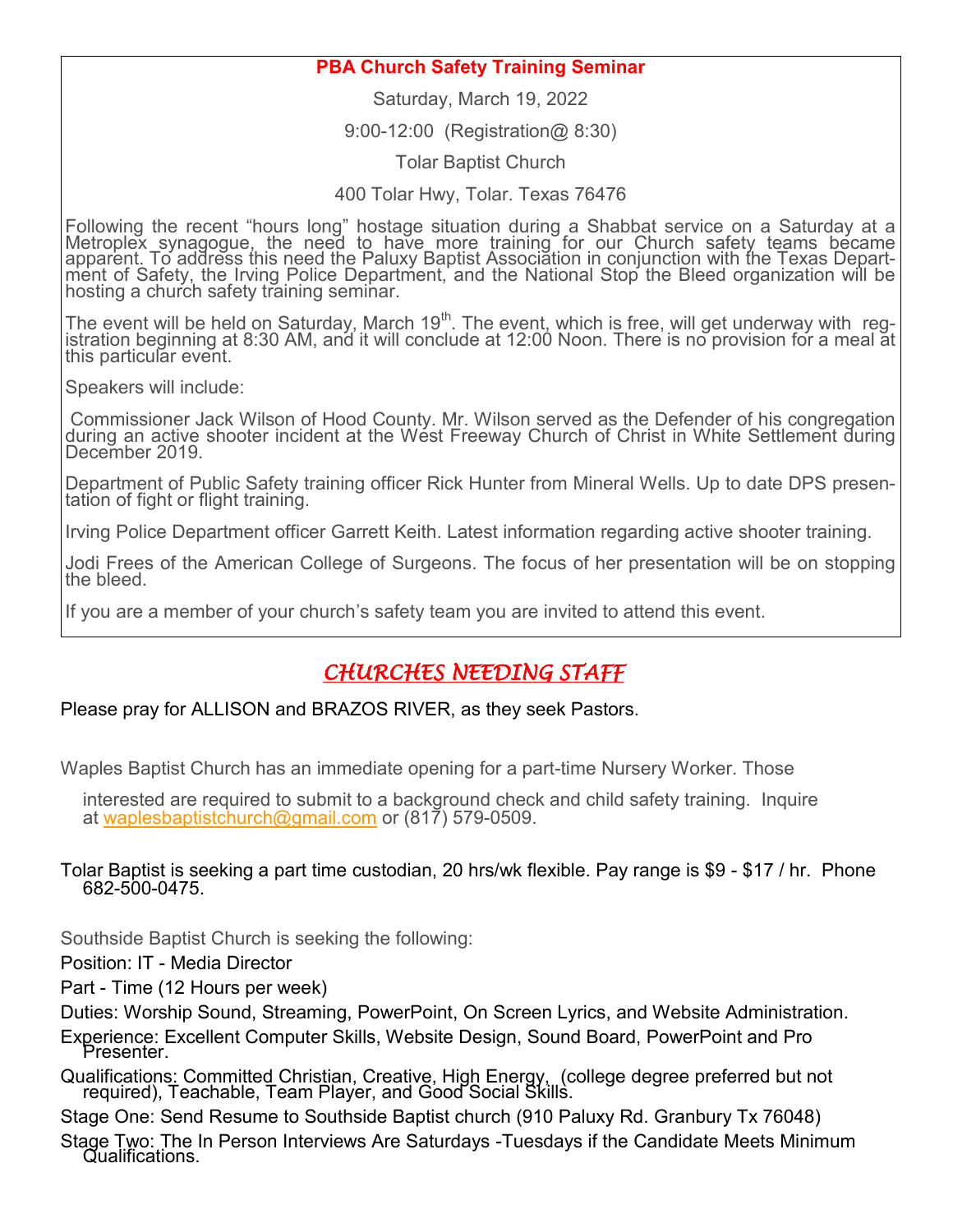# *March Birthdays*

- 3 Betty Baldwin (Barry) FBC Lipan
- 17 Pat Bush—George's Creek
- 26 Mark Forrest—Lakeside
- 29 Jim Vaughan—Brazos River

## *Anniversaries*

- 1 Don & Darlene Atchison—Thorp Spring, PBA
- 6 Gary & Connie Leonard—Triple Cross
- 6 Scott & Melanie Athey—Bear Creek
- 14 Paul & Carole Rummage—Lakeside
- 15 JJ & Terry Jennings—Happy Trails
- 18 Mike & Heather Corb—FB Granbury
- 29 Jerry & Beverly Lindsey—Thorp Spring

# *Prayer Corner*

Bro. Glenn and family

For God to eliminate COVID

America to Turn Back to God

Upcoming Church Events

Churches looking for Pastors

Motivation for Believers to Seek the Lost

Non-believers to be positive in hearing about Jesus Christ

To send a card to Bro. Glenn: Glenn Ward 3201 Midway Ct. Granbury TX 76049

## *Paluxy Baptist Association Statement of Cash Flows*

|                                  |    |            | 1/31/2022 Year to Date |           | <b>Monthly Budget</b> |                          | <b>Annual Budget</b> |            |
|----------------------------------|----|------------|------------------------|-----------|-----------------------|--------------------------|----------------------|------------|
| Receipts:                        |    |            |                        |           |                       |                          |                      |            |
| <b>From Churches</b>             | \$ | 15,154.69  | \$                     | 15,154.69 | \$                    | 15,046.74                | S.                   | 180,560.86 |
| <b>Missions</b>                  | \$ | 4,317.69   | \$                     |           |                       | $\overline{\phantom{0}}$ |                      | -          |
| Other                            | \$ | 2.34       | \$                     | 2.34      |                       | ۰                        |                      |            |
| <b>Total Receipts</b>            | \$ | 19,474.72  | \$                     | 15,157.03 | \$                    | 15,046.74                | \$                   | 180,560.86 |
| Expenses:                        |    |            |                        |           |                       |                          |                      |            |
| <b>Partnership Ministries</b>    | \$ | 845.83     | \$                     | 845.83    | \$                    | 845.83                   | <b>S</b>             | 10,150.00  |
| <b>Support Ministries</b>        | \$ | 400.00     | Ś                      | 400.00    | \$                    | 2,408.33                 | <b>S</b>             | 28,900.00  |
| Personnel                        | \$ | 8,650.17   | \$                     | 8,650.17  | \$                    | 9,434.24                 | \$                   | 113,210.86 |
| Office                           | \$ | 621.13     | \$                     | 621.13    | \$                    | 2,358.33                 | \$                   | 28,300.00  |
| <b>Missions</b>                  | \$ | 4,775.00   | \$                     |           | \$                    |                          | \$                   |            |
| <b>Total Expenses</b>            | \$ | 15,292.13  | \$                     | 10,517.13 | \$                    | 15,046.73                | \$                   | 180,560.86 |
| Receipts Over (Under) Expenses   | \$ | 4,182.59   |                        |           |                       |                          |                      |            |
| <b>Bank Balance -- Beginning</b> | \$ | 269,495.86 |                        |           |                       |                          |                      |            |
| <b>Bank Balance -- Ending</b>    | \$ | 273,678.45 |                        |           |                       |                          |                      |            |

**PALUXY BAPTIST ASSOCIATION is listed on AmazonSmile.org as a Non-profit Organization. Sign up for PBA to be your charity choice and Amazon will donate a portion to PBA Missions at NO cost to you. Go to AmazonSmile.com/ch/75-2531016 to register. We appreciate you!**